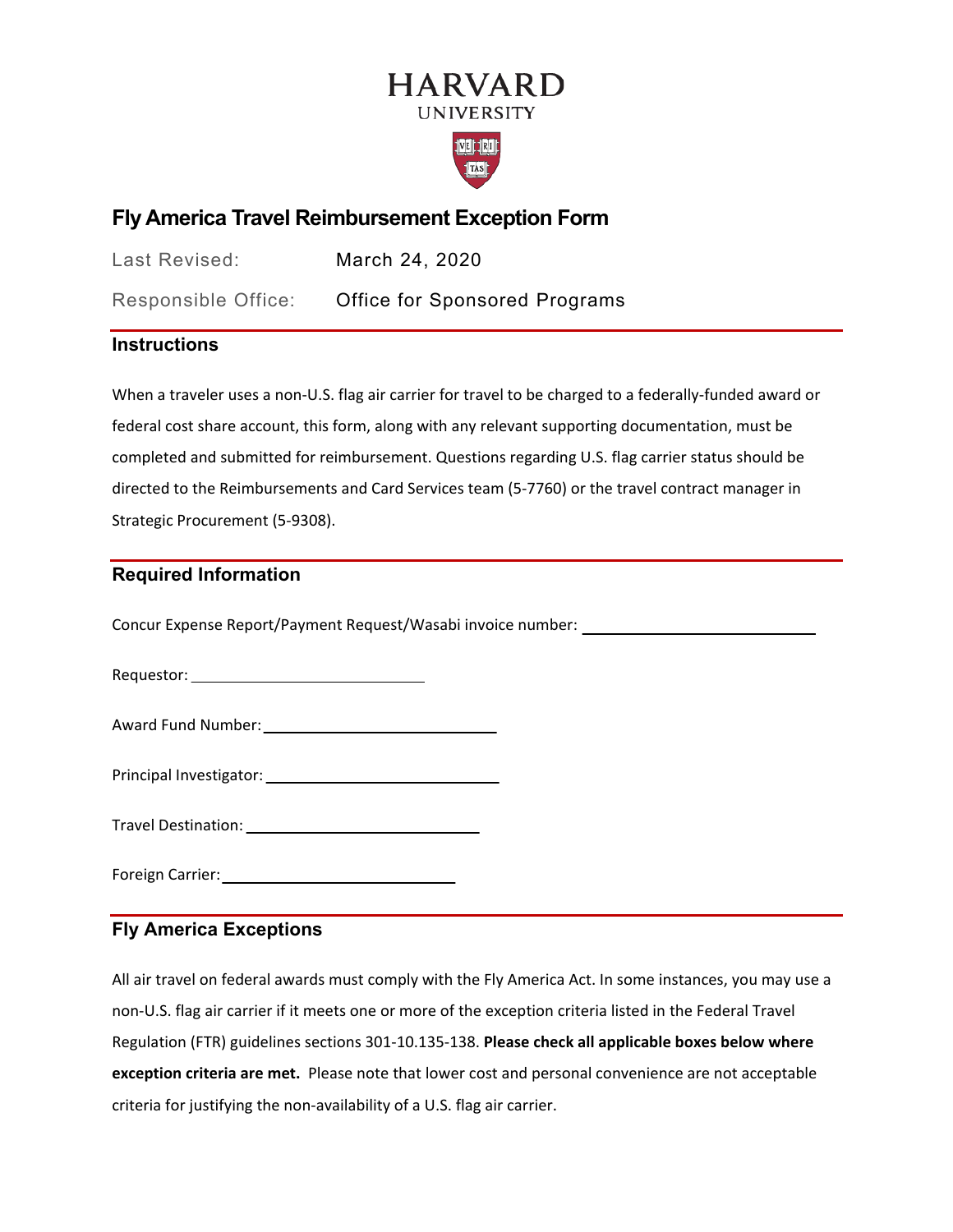**I. If traveling to and from the United States, and a U.S. flag air carrier offers nonstop or direct service (no aircraft change) from your origin to your destination, you must use the U.S. flag air carrier service unless such use would:** 



Extend travel time, including delays at origin, by 24 hours or more.

**II. If a U.S. flag air carrier does not offer nonstop or direct service from your origin to your destination for travel between the U.S. and another country, or if travel is solely outside of the U.S. and results in one of the following:** 



Use of a U.S. flag air carrier increases the number of aircraft changes you must make outside of the U.S. by 2 or more.



Use of a U.S. flag air carrier extends your travel time by 6 hours or more.

Use of a U.S. flag air carrier requires a connecting time of 4 hours or more at an overseas interchange point.

#### **III. Use of a Foreign air carrier is necessary if one of the following applies:**



For medical reasons (a medical note is on file) or unreasonable risk to traveler's safety



A U.S. flag air carrier involuntarily reroutes traveler on to a foreign air carrier

Seat on U.S. flag air carrier in authorized class of service (lowest economy fare) is unavailable; seat on foreign air carrier in authorized class of service is available

Short-distance travel on a foreign carrier is three hours or less, and use of U.S. flag air carrier doubles the travel time

No U.S. flag air carrier service available on a particular leg of the travel itinerary at the time of booking